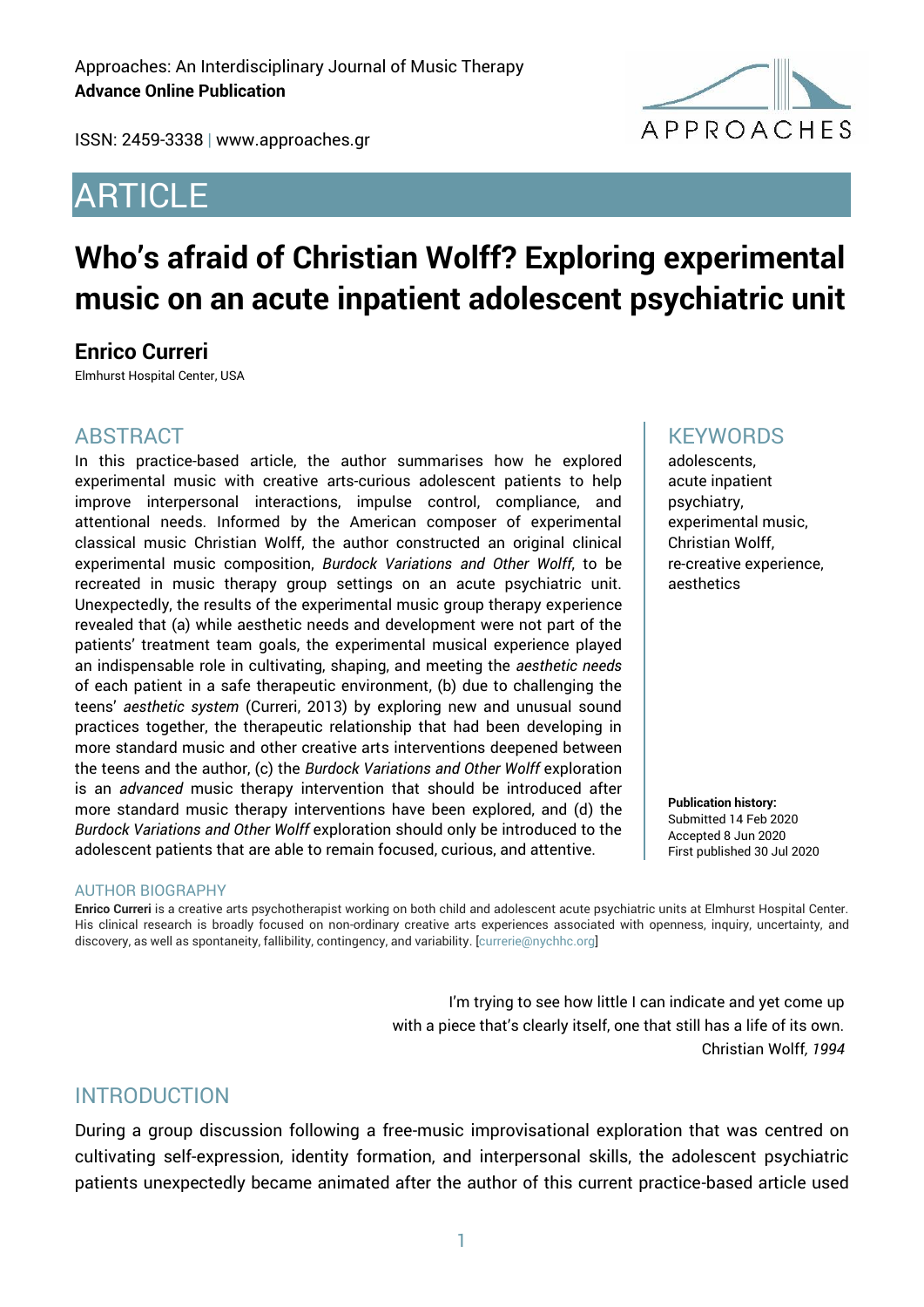the term "experimental music". The author quickly discovered that the novelty-seeking teens' excitement was due to their associating the term "experimental" with "experimental drugs". After the patients' polite outbursts subsided, the author highlighted that he was not speaking about experimenting with drugs, but rather, experimenting with sounds. Suddenly, the teens' curiosity shifted. The patients were eager to find out about experimental music and how it differed from the free-music improvisational experience that had just occurred. The author stressed that improvisational and experimental musical experiences are not interchangeable (Gottschalk, 2016), and are often confused with each other (Bailey, 1993; Cage, 1961), where both improvisational (Bruscia, 2014; Wigram, 2004) and experimental (Bailey, 1993; Gottschalk, 2016; Lucier, 2012) music carry a variety of definitions, possibly causing confusion to the uninitiated. As the conversation continued with the teens, the author discussed different approaches that informed his music therapy practice, helping to clarify when it was clinically appropriate to use either improvisational or experimental musical experiences with acute adolescent psychiatric patients.

## Clinical music improvisation

Informed by music therapy literature (Ahonen-Eerikäinen, 2007; Alvin & Warwick, 1991; Bruscia, 1987, 2014; Gardstrom, 2007; Lee, 2003; Nordoff & Robbins, 2007; Priestley, 1994; Wigram, 2004), the author of this present practice-based article (hereafter referred to as "clinician"), utilised improvisational tonal or atonal musical techniques (Wigram, 2004) to help the adolescent patients cultivate self–awareness and ego strength (Ahonen-Eerikäinen, 2007; Priestley, 1994), express feeling-states, moods, emotions, and imagery (Gardstrom, 2007), as well as to develop selfexpression and identity formation (Bruscia, 2014; Nordoff & Robbins, 2007). Specifically, the clinician encouraged the teens to freely explore musical elements, such as harmony, melody, dynamics, rhythm, timbre, etc., when creating *referential* (extemporising music/vocals with reference to feelings, moods, emotions, image, story, etc.), or *non-referential* (extemporising music/vocal without reference) music/sound improvisations (Bruscia, 2014; Gardstrom, 2007). Interestingly, one noticeable feature of the referential and non-referential improvisations created by the above-mentioned group of adolescent patients was that the teens' improvisations consciously/unconsciously embodied their personalities, tastes, likes, dislikes, preferences, and conventionalities. Consequently, these group music improvisations informed the clinician how the teens *functioned in* and *responded to* the world interpersonally and intrapersonally (Ahonen-Eerikäinen, 2007; Bruscia, 1998; Nordoff & Robbins, 2007), undoubtedly a unique and robust feature of clinical music improvisation (Bruscia, 1987; Wigram, 2004).

Furthermore, the above-mentioned adolescent patients and the clinician discussed how music improvisation was used to meet their clinical needs and explore how obstacles were affecting their daily lives (Bruscia, 2014). As the conversation shifted to the question at hand, regarding the differences between improvisational and experimental musical experiences, the clinician underlined that experimental music, unlike improvisational music, is not concerned with personalities, tastes, likes, or dislikes (Duckworth, 1995; Nyman, 1999; Retallack, 1996; Revill, 1992), and, especially, musical conventionality (Cage, 1961; Kostelanetz, 1989, 1996). In fact, Curreri (2013) reports that using experimental music clinically has the potential to challenge the patient's *aesthetic system* by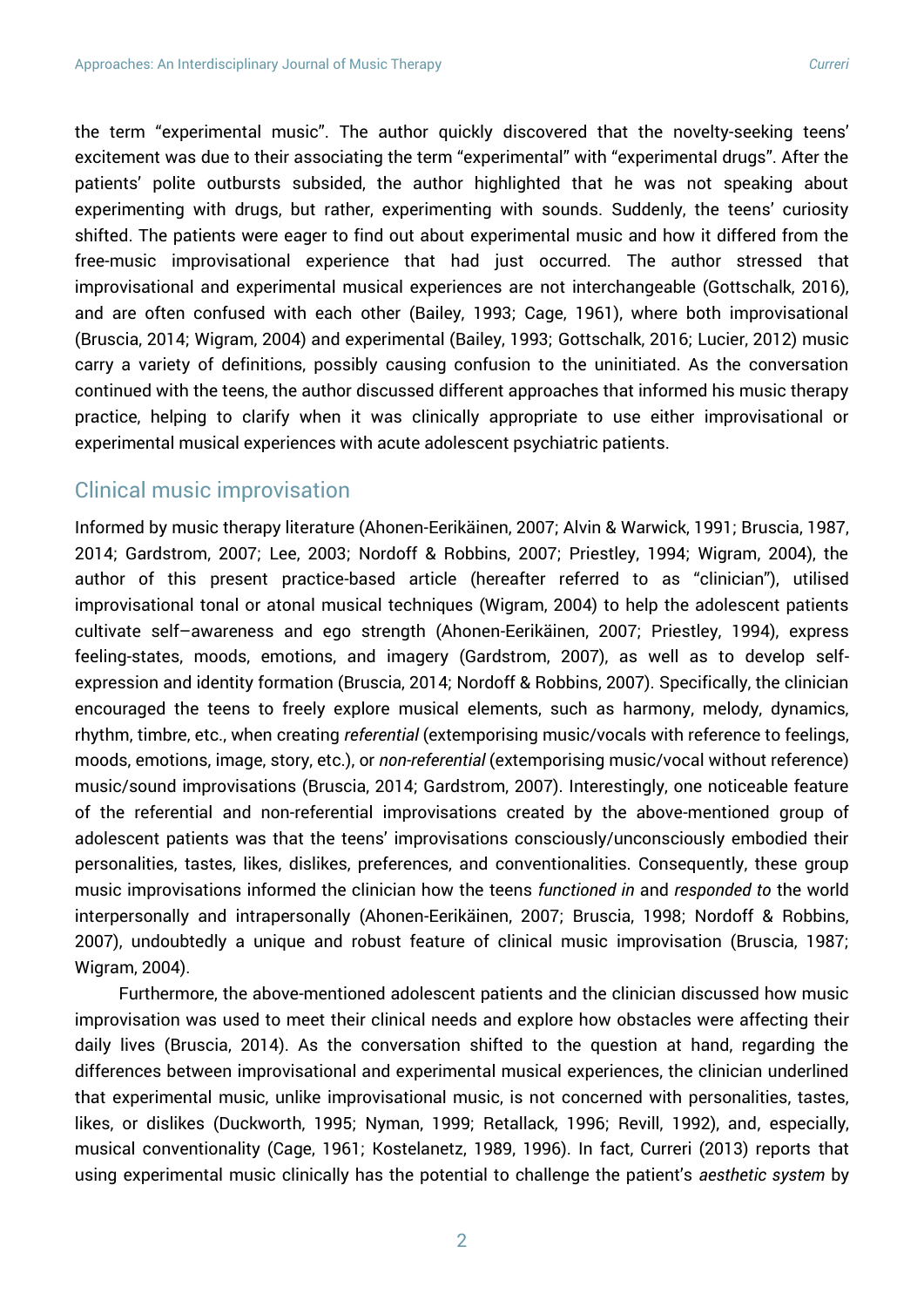frustrating expectations, preferences, tastes, likes, and dislikes due to catapulting the patient into unconventional musical/sound experiences.

## Clinical experimental music

Regrettably, music therapy literature reporting on the clinical use of experimental and indeterminate music is lacking (Curreri, 2013, 2015). Consequently, the clinician's music therapy practice with adolescent patients was informed by musicological research on experimental music/sound practices outside of the field of music therapy, examining experimental music historically (Gottschalk, 2016; Holmes, 2015; Nyman, 1999; Rutherford-Johnson, 2017), as well as the practices of composers of experimental music (Cage, 1961; Duckworth, 1995; Hicks & Asplund, 2012; Lucier, 2012).

The practice of experimental music is difficult to categorise, and lacks a specific school of thought, or aesthetic stance (Gottschalk, 2016). According to Cage (1961), experimental music is not concerned with self-expression, but rather, *self-alteration* (Kostelanetz, 1989, 1996; Retallack, 1996; Revill, 1992), where surprises and discoveries are welcomed and explored (Lucier, 2012), possibly expanding one's perception of potentials and possibilities (Gottschalk, 2016). Therefore, to give the above-mentioned adolescent patients clinical context, the clinician explained that a music therapy group focusing on an experimental musical/sound-based exploration would centre on inquiry, openness, uncertainty, and discovery (Holmes, 2015; Nyman, 1999). The clinician stressing that an experimental music experience requires a readiness to let go of control, personal agenda, and judgment in order to openly observe sounds as they materialise (Curreri, 2013), adding that the unknown outcome of the experimental music composition could be regarded as more important than the composer's intentions (Gottschalk, 2016; Lucier, 2012).

After hearing the clinician's explanation of experimental music, the quasi-perplexed adolescent patients were eager to "try out" an experimental music/sound intervention "together" in a therapeutic setting in order to "completely understand" the non-ordinary musical experience. Moreover, the teens insisted on having the clinician or "the expert…write the music for the group". The clinician openly applauded the teens for wanting to explore experimental music clinically, adding that it was a positive and safe way to stimulate and arouse their novelty-seeking behaviours. Moreover, the clinician expressed how he was not surprised by the teens' interest in experimental music/sound practices because this particular group of adolescent patients was inquisitive, intelligent, and creative arts-curious.

## Composer Christian Wolff

Once the clinician was asked to write an experimental piece of music for the adolescent patients, he immediately thought of the composer of experimental classical music Christian Wolff (b.1934), due to Wolff's compositions having the ability to turn music-making into a collaborative, transforming, and altering experience for the performers (Gottschalk, 2016). For example, in his compositions *Prose Collection* (1969/71/85), *Edges* (1968), *For 1, 2, or 3 People* (1964), and *Exercises* (1973-), Wolff's directives involve the performers having to frequently *change roles* during the composition (Gottschalk, 2016; Hicks & Asplund, 2012), while remaining in the role of a "musician". Moreover, the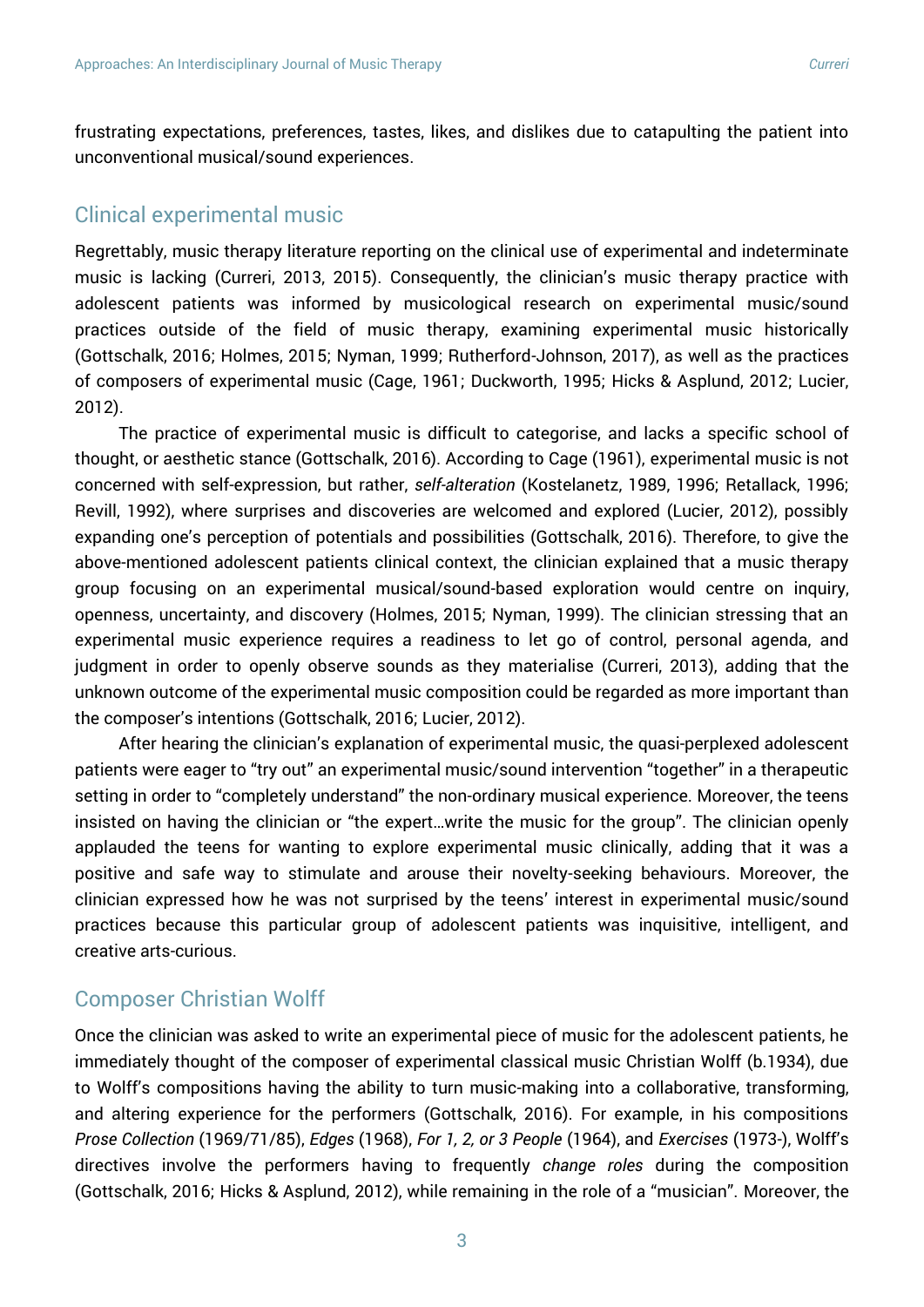aforementioned Wolff scores require a performer to play in a specific way as an outcome of another performer unpredictably playing a directive in a specific way (Hicks & Asplund, 2012). Consequently, the clinician speculated that a musical score constructed in the "style" of Wolff would offer the novelty-seeking adolescent patients the opportunity to explore new and unusual sounds and textures in a safe, therapeutic, non-judgmental environment, and have a chance to interpret the same piece of music in different ways, resulting in varied and diverse outcomes (Gottschalk, 2016). Furthermore, within the Wolff-informed experimental musical experience, the teens would possibly encounter the "uncomfortable" and "unexpected" anxiety-causing social situations that they feared in everyday life, including shared engagement, commitment, and independent and collective decision-making (Hicks & Asplund, 2012), as well as indulging in experiences that had been prohibited or silenced by their guardians, such as creative freedom, and the dismantling of hierarchies. Lastly, the clinician speculated that the balancing of both *freedom* and *constriction*, which occurs so frequently in Wolff's compositions (Duckworth, 1995; Hicks & Asplund, 2012), could create an environment that would give the adolescent patients an opportunity to reflect on these two contrasting experiences rather than remaining in one or the other for the entirety of the composition.

## Clinical approach

#### *Patients and setting*

The unit was part of a teaching hospital in a large, culturally and religiously diverse area in the eastern region of the United States. The unit was designed for the diagnosis and treatment of all adolescent psychiatric disorders. The range of diagnoses included mood disorder, anxiety disorder, substance abuse, disruptive behaviour disorder, post-traumatic stress disorder, and autism spectrum disorder; and the unit provided crisis stabilisation, medication adjustment, and integrativemulticultural psychotherapeutic family and patient interventions. All interventions were focused on the resolution of acute symptoms and community reintegration for the patient. A patient typically remained on inpatient status for three to seven days, and was considered to be ready for discharge when he/she could receive safe and proper care in a less restrictive setting. Moreover, the patients on the unit were scheduled to attend a variety of daily psychosocial and psychoeducational programming sessions, as well as attend the high school on the hospital premises.

Following institutional guidelines, all patients and their guardians signed a letter of informed consent describing that session data could be used for a review or report (non-research), wherein after completion of the review, all session data must be shredded and/or erased.

#### *Christian Wolff-informed experimental music experience*

#### Goals

While creating the Wolff-informed experimental music composition presented in this paper, the clinician set a goal outside of the priority goals in each of the adolescent patients' treatment plans tailored by the integrated treatment team: to provide a fulfilling open-ended non-ordinary experience. This open-ended goal would allow the teens to explore and develop his/her own process via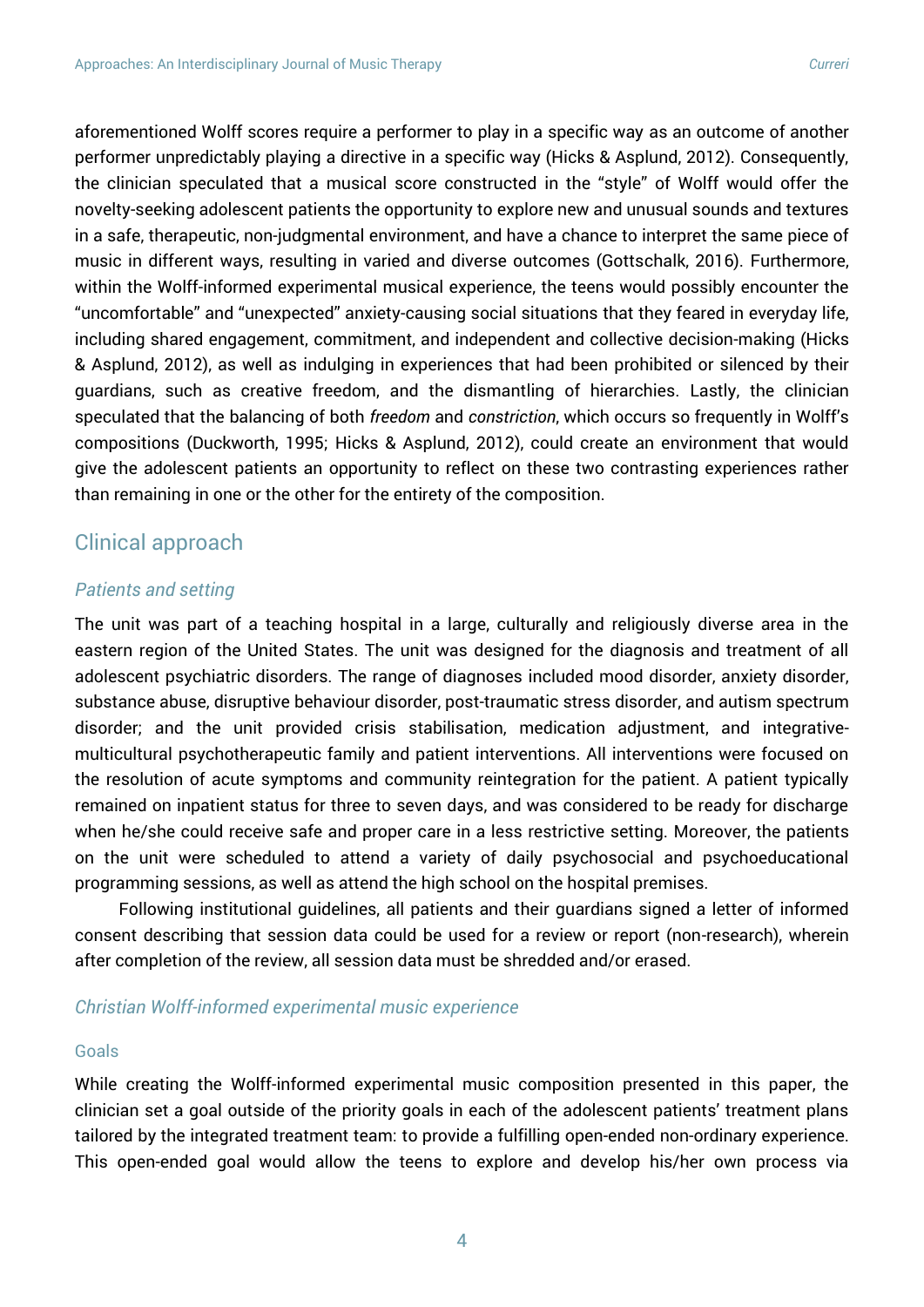discovery, observation, and insight, while engaging in the Wolff-informed non-ordinary musical experience (see Table 1).

#### Presentation

The clinician presented his original composition *Burdock Variations and Other Wolff* to the adolescent psychiatric patients in an early morning two-hour music psychotherapy group session, making the prolonged weekend group time conducive for exploring an experimental piece of music multiple times in one group session. After greeting the patients and reciting the group rules together, the clinician gave a brief description of composer Christian Wolff's music and philosophy, including providing them with a printout of a short biography and photograph of Wolff, explaining to the teens that Wolff's music was the inspiration behind the *Burdock Variations and Other Wolff* composition.

#### **Explorations**

The following are brief descriptions of the three *Burdock Variations and Other Wolff* explorations that took place in the music psychotherapy group session mentioned above. Moreover, the last part of the session was reserved for the patients to verbally process their thoughts, emotions, and feeling states about the Wolff-informed musical explorations. The dialogues, procedures, and the overall group process explained below are based on the clinician's written session notes taken before, during, and after the Wolff intervention.

#### *Exploration # 1*

All of the patients were given a copy of the score. Looking confused, they discussed the format amongst themselves and asked the clinician to clarify some of the musical terminology and the meaning of the time brackets. As the clinician predicted, the patients were focused on "doing things right", concerned with "making good music", and "not messing things up". The teens decided not to have a conductor and opted to play the composition in sequence "to see what will happen". After picking their musical instruments, they worked through the composition uneventfully, creating an apprehensive, hurried, and restrained sonic experience.

#### *Exploration # 2*

After some playful quarrelling, the patients picked one group member to be the "conductor". The patient-conductor decided to "run things in sequence". Again, similar to their first exploration, the patients rushed through each of the sound-based events, due to the patient-conductor frantically signalling to the group members when to stop and start their parts, leaving little room for silences. The outcome of this sonic exploration was rushed, panicky, and uneventful.

#### *Exploration # 3.A*

The patients were visibly frustrated. The clinician asked them to work through their frustration by talking to each other about "what" they were experiencing in the moment. The teens concluded that their "experience of things" was a "musical mess". They asked for the clinician's insights. The clinician asked the patients to meditate on how they approached the composition and to examine each "unique" musical outcome that developed. The teens became dismissive, attacking the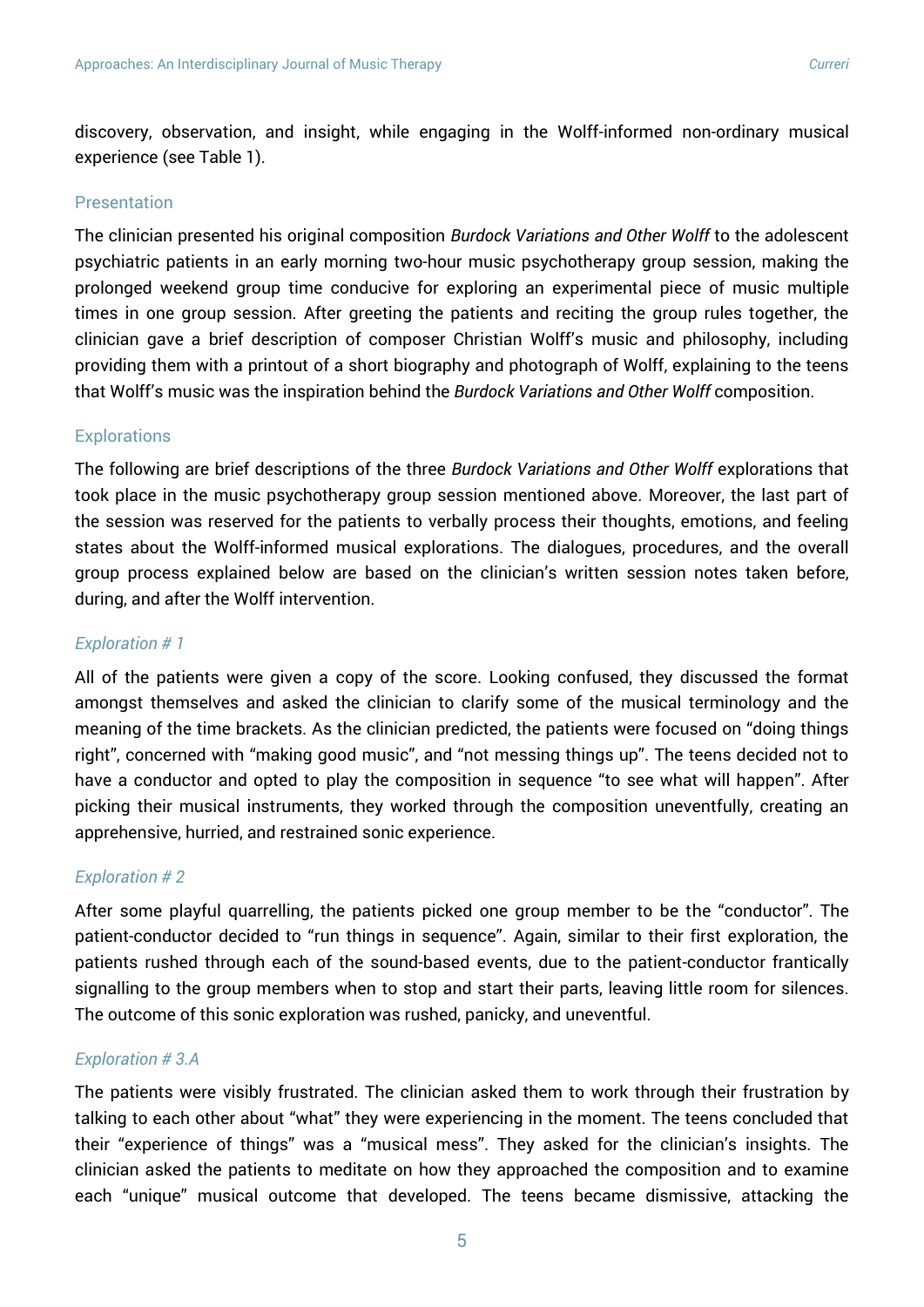composition itself "because it makes garbage music". After the outburst subsided, the patients opted to try the composition again. They came to a group decision to have the clinician conduct the experimental composition because he had "experience with this type of music". The clinician accepted their request.

| <b>Burdock Variations and Other Wolff</b>                                                                                                                                                                                                                                                                                                                                                                                                     |
|-----------------------------------------------------------------------------------------------------------------------------------------------------------------------------------------------------------------------------------------------------------------------------------------------------------------------------------------------------------------------------------------------------------------------------------------------|
| A composition for any number of teens on the unit                                                                                                                                                                                                                                                                                                                                                                                             |
| (Adapted from various compositions by composer Christian Wolff)                                                                                                                                                                                                                                                                                                                                                                               |
| Pick any instrument(s) that you want to use for this group musical construction.<br>$\bullet$                                                                                                                                                                                                                                                                                                                                                 |
| Please look over the score (directives) together and discuss how the composition will function.<br>٠                                                                                                                                                                                                                                                                                                                                          |
| Is it necessary to play the directives in order? Please consider if each part will be played simultaneously, in<br>$\bullet$<br>sequence, or overlapped. However, $#$ 4 MUST always be $4th$ in any order. Should things be repeated?<br>Please discuss if you will need a "conductor" or a timekeeper. Or, should each player keep his or her own time?<br>If needed, ask (Author) for help, guidance, or definitions of terms.<br>$\bullet$ |
| <b>Begin Somewhere:</b>                                                                                                                                                                                                                                                                                                                                                                                                                       |
|                                                                                                                                                                                                                                                                                                                                                                                                                                               |
| 1) Play 1 pitch on 1instrument > Create 4 different colors or timbre. (Loud and/or soft dynamics)                                                                                                                                                                                                                                                                                                                                             |
| 2) Each participant will create 1 to 4 very, very soft sounds on 1 instrument, coordinating each sound with every other<br>participant in succession                                                                                                                                                                                                                                                                                          |
| 3) Play 1 pitch on 1 instrument > Create 5 different colors or timbre or create 1 vocal sound using only 1 timbre.                                                                                                                                                                                                                                                                                                                            |
| 4) Create 6 sounds (plus 2 "bent" pitches that only sound once apiece)                                                                                                                                                                                                                                                                                                                                                                        |
|                                                                                                                                                                                                                                                                                                                                                                                                                                               |
| 5) Create 7 sounds (while keeping your ears open to what others are doing). (Very loud and/or soft dynamics)                                                                                                                                                                                                                                                                                                                                  |
|                                                                                                                                                                                                                                                                                                                                                                                                                                               |
| 6) Group plays a pitch simultaneously as possible, but a "soloist" holds a note longer than the group. (Repeat as many<br>times as needed <b>or</b> do not repeat)                                                                                                                                                                                                                                                                            |
| 7) Play only 1 pitch using only 1 timbre only 1 time > Listen to each other for ideas.                                                                                                                                                                                                                                                                                                                                                        |
|                                                                                                                                                                                                                                                                                                                                                                                                                                               |
| 8) Play freely "as though you were getting discharged today"                                                                                                                                                                                                                                                                                                                                                                                  |
|                                                                                                                                                                                                                                                                                                                                                                                                                                               |
| 9) "Silence". Don't play anything. Listen to each other. Let environmental sounds occur.                                                                                                                                                                                                                                                                                                                                                      |
| Table 1: Burdock Variations and Other Wolff                                                                                                                                                                                                                                                                                                                                                                                                   |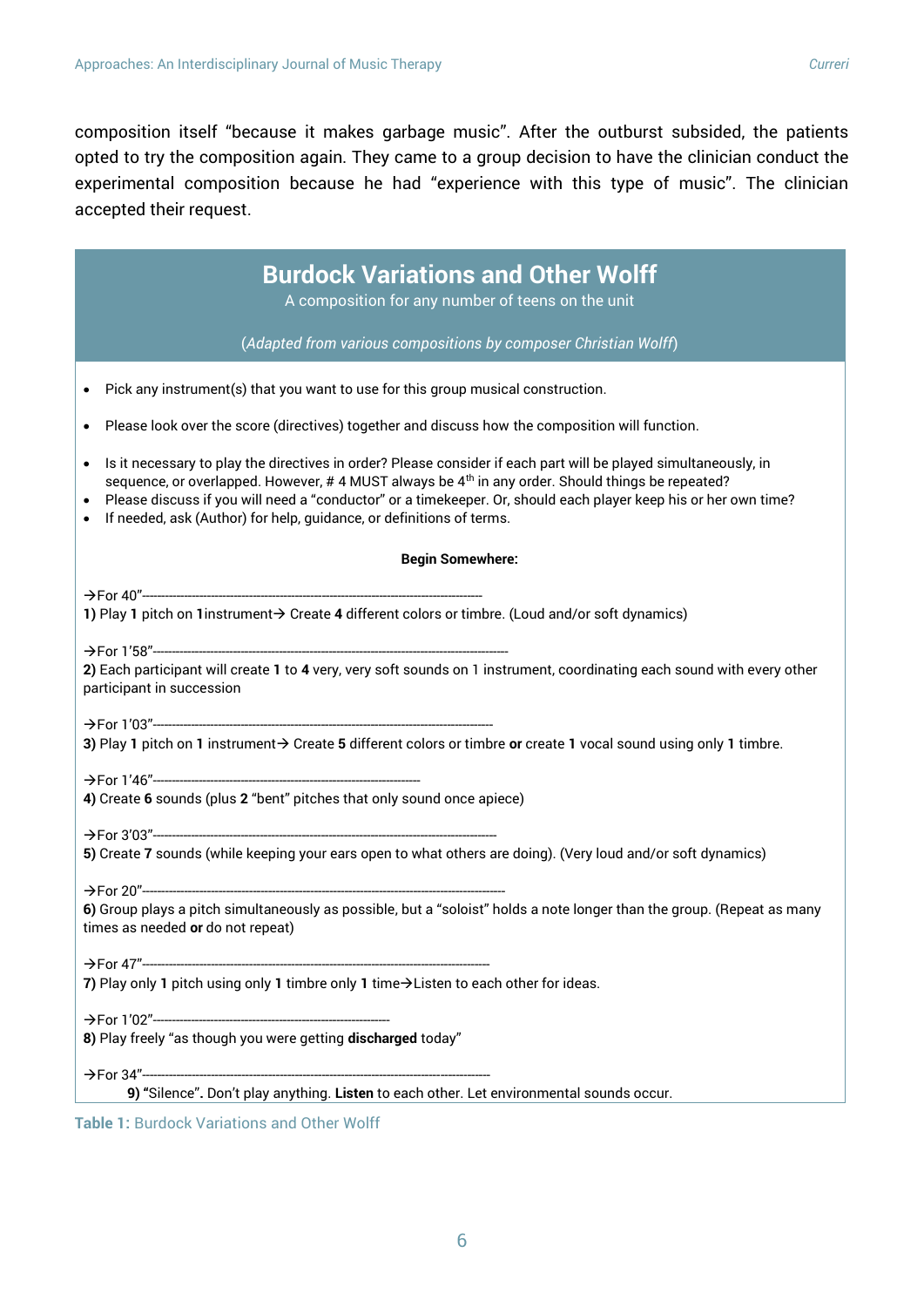Suddenly, the clinician realised that if he were to make any personal choices about *how* he should conduct *Burdock Variations and Other Wolff*, it would not be a *pure* experimental musical experience. However, it was turning out to be just that! The clinician pointed out to the patients that the experimental composition was becoming an "actual" experiment since they were observing and discovering what (a) was working, (b) was not working, and (c) was partly working. The clinician happily expressed to the patients that because of the outcome of their previous two re-creations of the composition, he should have created a chance-based or indeterminate conductor's score focusing on timekeeping and the selection of the prescribed actions. Consequently, the clinician decided to conduct the score by rolling dice to randomly pick each directive accordingly. The clinician informed the patients that he was curious to find out if the rolling of the dice would shape the composition in an interesting and unique way by *unintentionally* adding, for example, prolonged silences, simultaneity, overlapping of parts, and/or the repeating of sections. As a result of his curiosity and enthusiasm, the patients revealed that they were "starting to understand" the experimental musical process and how it was different from improvisation and self-expression.

#### *Exploration # 3.B*

The clinician took his time rolling the dice, creating a calm atmosphere that was void of hesitation. After each roll, he used different hand gestures to cue the patients, indicating when they should start and stop each written directive. Specifically, hand gestures were used to signal the group as a whole unit and to signal the patients individually. Consequently, the patients were noticeably less anxious and more relaxed when actively creating their parts. The outcome of this construction of *Burdock Variations and Other Wolff* consisted of a variety of soft and loud sounds, including brief moments of elevated dynamics, intense vocal chanting, and patients interacting with each other using pronounced body movements and unusual vocalisations.

#### **Evaluation**

During the verbal-processing section of the *Burdock Variations and Other Wolff* group exploration, the patients revealed their insights, perceptions, and feeling-states concerning their non-ordinary experience together. The patients' unrestricted goal set by the clinician, *to provide a fulfilling openended non-ordinary experience*, proved to be beneficial because context and experience were critical to helping the teens to understand what an experimental musical exploration would entail. Notably, despite the fact that their descriptions were brief and concise, common themes were explored from the teens' self-reports: *Unusual New Departures*, *Aesthetic Awareness*, and *Therapeutic Relationship*. Here, the clinician titled and categorised the themes to represent components of the Wolff-informed experimental music group therapy intervention that were meaningful to the above-mentioned adolescent patients.

#### *Unusual new departures*

All of the patients reported that the experimental music experience was "something that no other therapist or therapy on the unit [was] doing and exploring with us". The clinician concurred, emphasising that using experimental-music therapy was novel and an unexplored area of clinical practice (Curreri, 2013, 2015). Moreover, the patients expressed "how" they were "taken to a new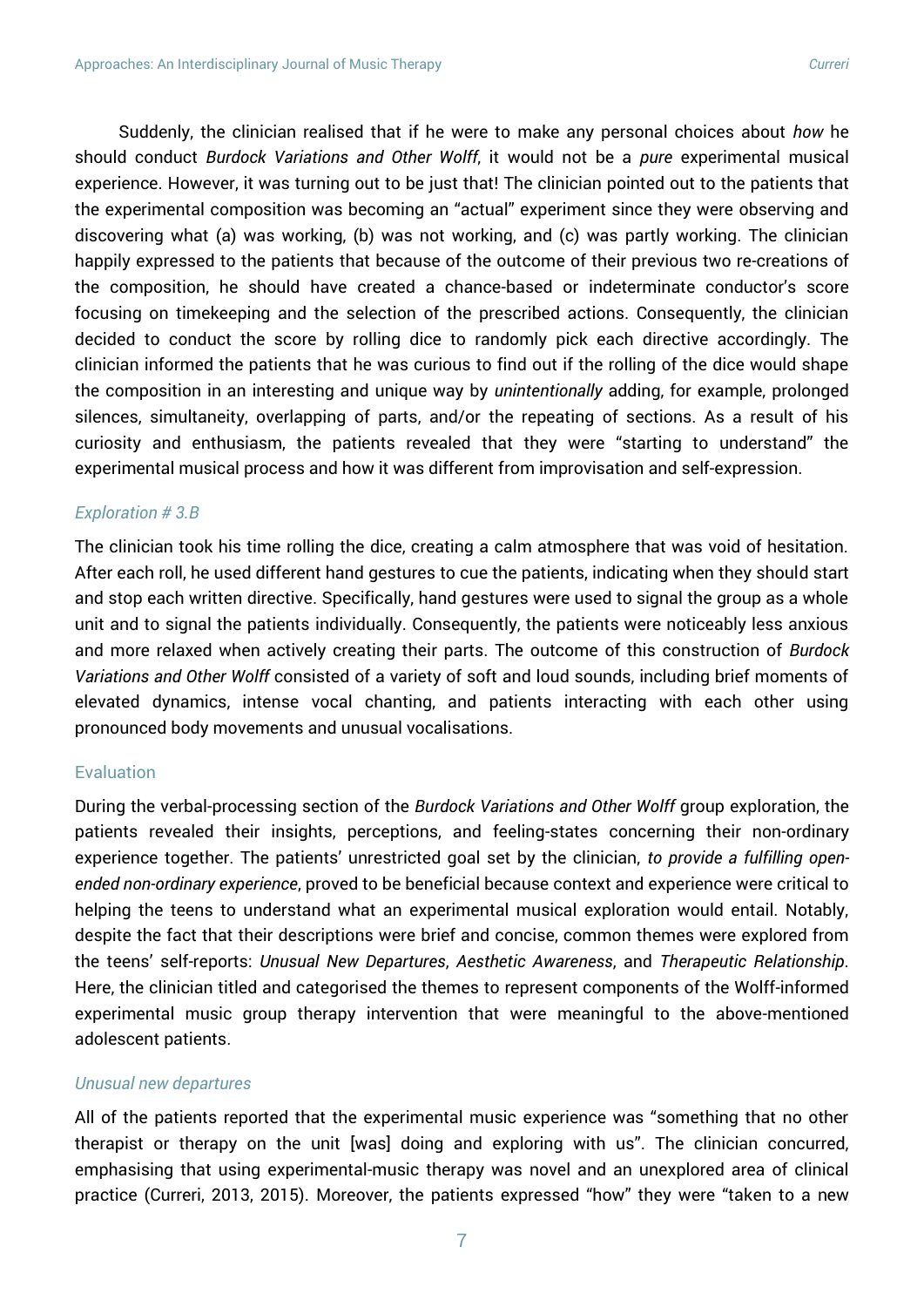place" via the novel musical exploration, which "was not an emotional place" but "a mind-changing place", allowing them to "explore a different kind of music and sound". The teens expressed how they "weren't expecting the unexpected", due to being "caught off-guard" by the new musical departure. Consequently, a brief discussion surrounding "a different kind of listening" ensued, centring on how the sound-based experience frustrated the teens' expectations of "logical" musical construction and "order". To enhance their insights, the clinician stressed that Christian Wolff's composition teacher and colleague, John Cage, was interested in freeing sounds from conventionalities by abandoning all of his desire to control sound and music (Cage, 1961, 1967, 1973), and, like Wolff, was not concerned with personal experiences or preferences (Hicks & Asplund, 2012), but rather, with open experience (Kostelanetz, 1989).

#### *Aesthetic awareness*

As the adolescent patients continued to describe their new and unusual experiences, the teens' insights intrigued the clinician due to sounding as though there was an actual *shift in aesthetics* (Curreri, 2013) or the patients' perceptions of beauty. Consequently, the clinician spoke briefly about different aesthetic stances taken in improvisational music versus experimental music, particularly how the notion of "beauty" becomes deeply suspect during an experimental music exploration due to allowing the prescribed actions to unfold naturally in order to experience the unintentional sounds as they materialise together to discover the behaviour or action of the sound itself (Gottschalk, 2016).

#### *Therapeutic relationship*

According to the adolescent patients*,* the clinician "allowed" the teens "to explore" the experimental musical experience "freely" within a safe therapeutic environment. Particularly important to the adolescent patients was that a therapeutic relationship with the clinician developed "in a very easy" and "natural way". The patients emphasised "that this [experimental-musical experience] is a different thing than learning music at school or after school with a teacher" due to "you…[the clinician] working beside us", acting as "a partner" within the therapeutic process. The clinician acknowledged the patients' feelings and informed them that he was touched by their openness. Moreover, as the discussion unfolded, the clinician realised how important the therapeutic partnership was to the teens when they expressed deeply "how nice it would be to have a parent like you [the clinician] to do things with… like this crazy experience". The patients expressed "excitement" towards the clinician's openness to "new things" and wished their "parents would have these interests" and, most importantly, "just have an interest in us". Again, the clinician acknowledged and validated the patients' thoughts and feelings about their "disappointment" and "frustration" in the context of unsettling family dynamics.

## Group's closing thoughts and behaviours

As the session ended, there was "excitement in the air" as the patients expressed how they wanted to "explore the experimental music again with you [the clinician] in the next session". The clinician resonated with their excitement, letting the patients know how delighted he was to see them so animated and enthusiastic. Interestingly, prior to this group of patients presented in this paper, not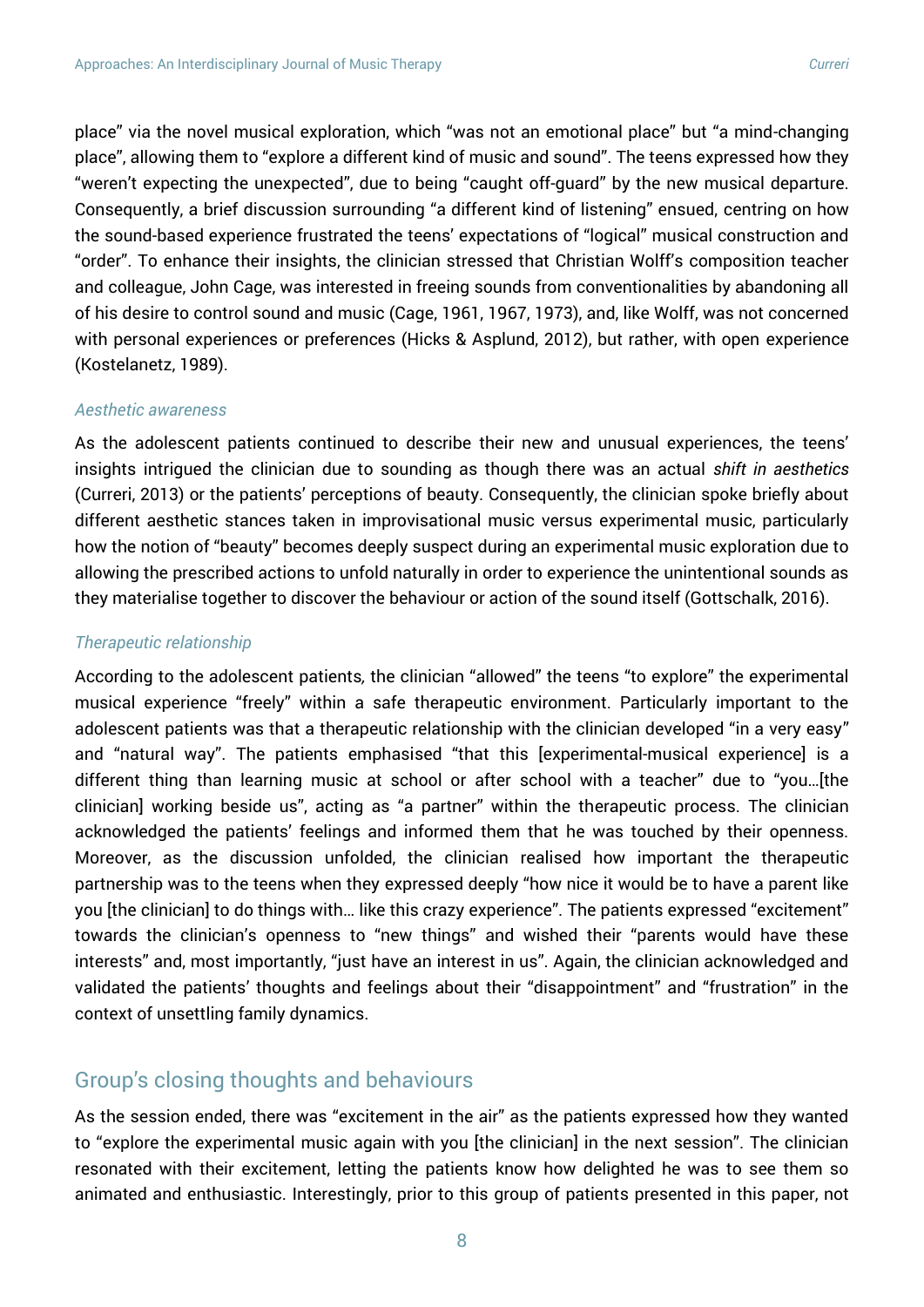many teens had expressed such interests in new and unusual music or creative arts in general; but this particular group of teens were verbally expressive, intelligent, inquisitive, and creative artscurious.

## FURTHER DEVELOPMENTS

In the next couple of group sessions, new patients arrived and were introduced to the experimental musical experience by the original patients mentioned above. With the new patients on board, lively discussions were evoked about "the possible different ways" of investigating *Burdock Variations and Other Wolff*, concentrating on (a) "just noticing and observing whatever happens" in each experience and "leaving it alone", (b) "[exploring] if the music turns out similar or different each time", or (c) treating the composition as a "true scientific experiment" that would lead to "another experiment, leading to another, and to another", discovering if the experimental musical experience "worked", "somewhat worked", or "did not work at all", treating *Burdock Variations and Other Wolff* as an ongoing process. Consequently, the patients and the clinician found the outcomes of these explorations not only "particularly interesting" musically, but "dramatically" as well. Moreover, the patients reported that the sound-based explorations produced feelings of "shared meaning", "pleasure", and "shared belonging".

However, unfortunately the patients' excitement and curiosity concerning experimental music came to an abrupt ending. This was due to the new patients that were admitted to the adolescent unit carrying a diagnosis of conduct disorder and ADHD. When the clinician introduced the *Burdock Variations and Other Wolff* group intervention to the new patients, they reported that they did not "want to get involved with this garbage". Moreover, the new patients stood outside of therapeutic circle with their hands in their pockets, shrugged-shouldered, while looking up at the ceiling or out of the window. This caused the otherwise enthusiastic group of patients to shut down and to abruptly leave the group without any explanation. Clinically, this was an important event because it gave the clinician perspective on the appropriateness of experimental music and which patients would respond best to experimental sound practices, explorations, and experiences.

## SUGGESTIONS FOR FUTURE MUSIC THERAPISTS

As a result of the outcomes mentioned above, and further clinical explorations with acute adolescent patients not discussed in this practice-based article, the clinician suggests that the *Burdock Variations and Other Wolff* experimental music experience is an *advanced* music therapy intervention that should be introduced after a therapeutic relationship has developed between the patients and the music therapist in more standard music therapy interventions. For example, in the paper presented here, the clinician introduced experimental music to the patients after a therapeutic relationship had developed in free-music improvisational group experiences, as well as in projective drawing/painting, writing, or movement to music group explorations not mentioned in this paper. Consequently, the *Burdock Variations and Other Wolff* experience deepened the therapeutic relationship between the patients and the clinician. Therefore, future music therapists are invited to introduce the *Burdock Variations and Other Wolff* composition to psychiatric adolescent patients that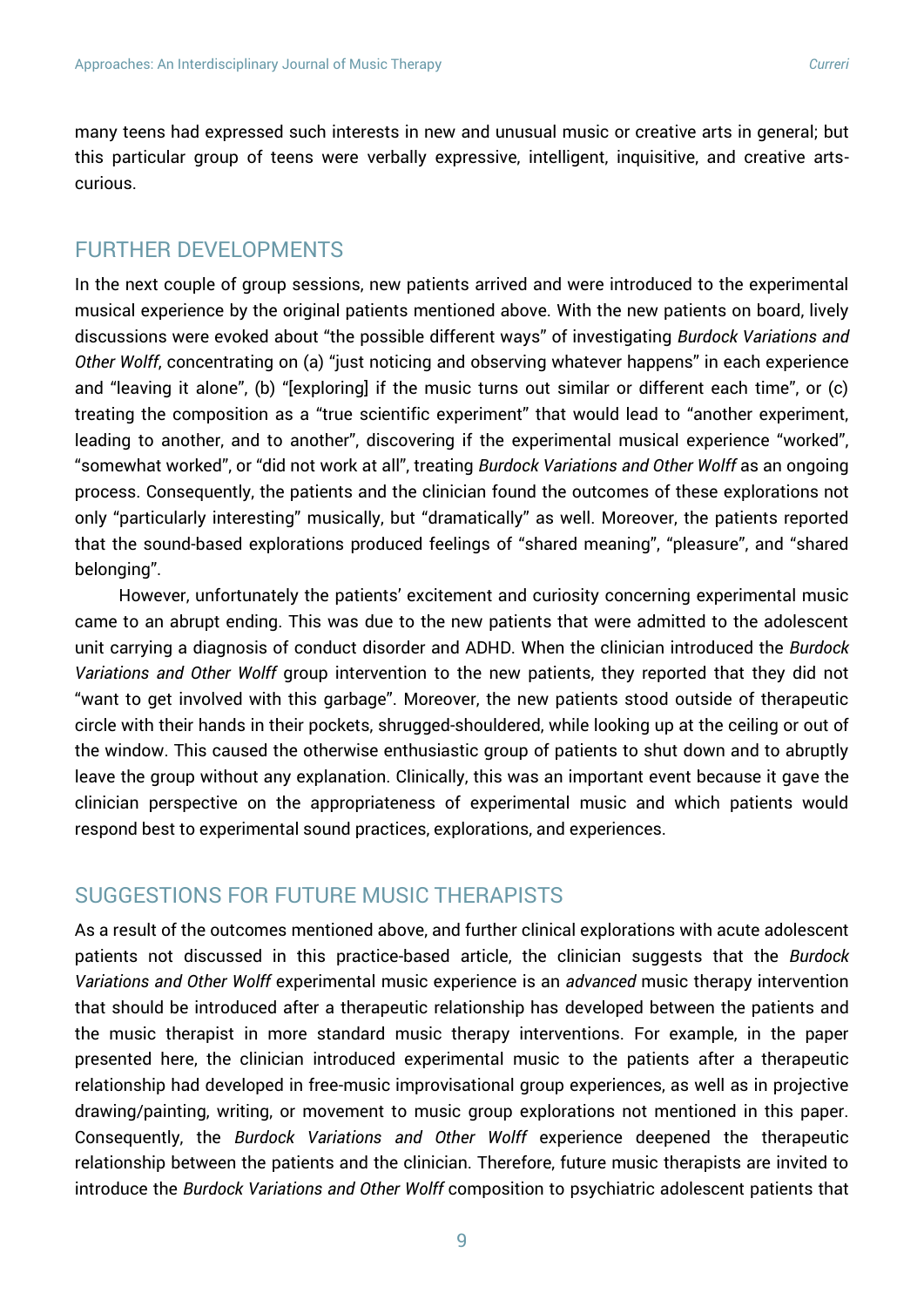are able to remain focused, curious, and attentive throughout the duration of the experimental music experience.

Unfortunately, music therapy literature reporting on adolescent patients and aesthetic development via the exploration of experiential music/sound practices is lacking. Therefore, the clinician suggests that future music therapists explore the *Burdock Variations and Other Wolff* group music therapy intervention with adolescent psychiatric patients to help cultivate their *aesthetic needs* in a safe therapeutic environment, examining their perceptions of beauty and exploring realms *beyond the beautiful* (Lee, 2003).

Lastly, the clinician strongly suggests that future music therapists should be well accustomed to experimental music/sound practices, with the understanding that the experimental musical exploration should not be disrupted or interrupted by the music therapist's own likes, dislikes, and preferences.

## AFTERTHOUGHTS

The results of the Christian Wolff-informed group music therapy intervention described in this practice-based article suggest that the experimental music intervention could benefit creative artscurious adolescent psychiatric patients by activating aesthetic awareness and curiosity. Notably, the experimental music therapy intervention alone addressed the aesthetic needs of the teens, whereas aesthetics was not being addressed by the other disciplines on the psychiatric unit. Furthermore, this unique experimental musical experience allowed a therapeutic relationship to develop between the teens and the clinician, where the patients expressed an enthusiasm towards the clinician's openness to new and unusual ideas, and a deep sadness towards their parents' resistance of exploring new and unusual experiences with the teens. However, although the patients described having a rich group therapy experience, it must be stressed that the composite description in the evaluation section above was from one experimental-music therapy session only. This illuminates the fact that the acute psychiatric unit admitted and discharged teens so frequently, making it difficult for the same above-mentioned adolescent patients to continuously work and discover together in further closed experimental-music therapy sessions. Nevertheless, in the spirit of experimentation, as this present practice-based article described, when the new patients arrived, new discoveries unfolded. Consequently, future music therapists are invited to investigate the *Burdock Variations and Other Wolff* group music therapy intervention with adolescent psychiatric patients to explore a new and unusual way of cultivating shared engagement, connection, and meaning-making, especially if future music therapists have the opportunity to facilitate multiple closed group sessions over a longer period of time.

## **REFERENCES**

Ahonen-Eerikäinen, H. (2007). *Group analytic music therapy*. Gilsum, NH: Barcelona Publishers. Alvin, J., & Warwick, A. (1991) *Music therapy for the autistic child*. Oxford: Oxford University Press. Bailey, D. (1992). *Improvisation: Its nature and practice in music*. New York: Da Capo Press, Inc.

Bruscia, K. (1998). An introduction to music psychotherapy. In K.E. Bruscia (Ed.), *The dynamics of music psychotherapy* (pp.1-15). Gilsum, NH: Barcelona Publishers.

Bruscia, K. (1987). *Improvisational models of music therapy*. Springfield: Charles C. Thomas Publications.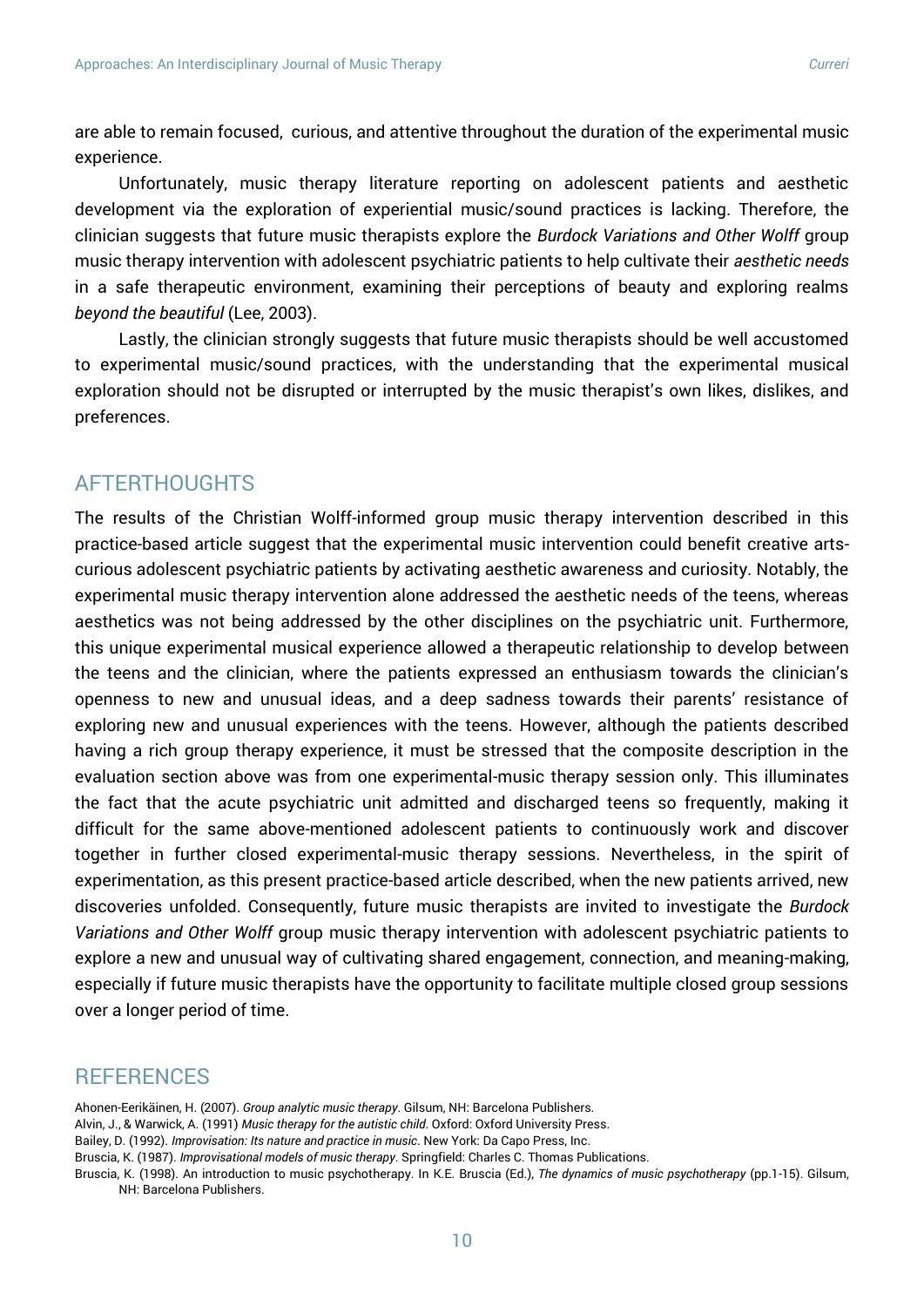Bruscia, K. (2014). *Defining music therapy* (3rd ed.). University Park, IL: Barcelona Publishers.

- Cage, J. (1961). *Silence: Lectures and writings.* Hanover: Wesleyan University Press.
- Cage, J. (1967). *A year from Monday: New lectures and writings*. Hanover: Wesleyan University Press.
- Cage, J. (1973). *M: Writings '67-'72*. Hanover: Wesleyan University Press.
- Curreri, E. (2013). Aesthetic perturbation: Using a chance/ aleatoric music therapy intervention to reduce rigidity in adult patients with psychiatric disorders. *Music Therapy Perspectives, 31*(2), 105–111[. https://doi.org/10.1093/mtp/31.2.105](https://doi.org/10.1093/mtp/31.2.105)
- Curreri, E. (2015). An unguided music therapy listening experience of Luigi Nono's Fragmente-Stille, an Diotima: A case report. *Music Therapy Perspectives*, *33*(1), 63-70.<https://doi.org/10.1093/mtp/miu047>

Duckworth, W. (1995). *Talking music: Conversations with John Cage, Philip Glass, Laurie Anderson, and five generations of American experimental composers*. New York: Schirmer Books.

Gardstrom, S. C. (2007). *Music therapy improvisation for groups: Essential leadership competencies.* Gilsum, NH: Barcelona Publishers.

Gottschalk, J. (2016). *Experimental music since 1970*. New York: Bloomsbury Academic.

- Hicks, M., & Asplund, C. (2012). *Christian Wolff*. Chicago: University of Illinois Press.
- Holmes, T. (2015). *Electronic and experimental music: Technology, music, and culture* (5<sup>th</sup> ed.). New York: Routledge.
- Kostelanetz, R. (1989). *Conversing with Cage.* New York: Limelight Editions.
- Kostelanetz, R. (1996). *John Cage (ex)plain(ed)*. New York: Schirmer Books.

Lee, C. A. (2003). *The architecture of aesthetic music therapy*. Gilsum, NH: Barcelona Publishers.

Lucier, A. (2012). *Music 109: Notes on experimental music*. Middletown, CT: Wesleyan University Press.

Nordoff, P. & Robbins, C. (2007). *Creative music therapy: A guide to fostering clinical musicianship.* Gilsum, NH: Barcelona Publishers.

Nyman, M. (1974). *Experimental music: Cage and beyond*. London: Studio Vista.

Priestley, M. (1994). *Essays on analytical music therapy.* Gilsum: NH: Barcelona Publishers.

Retallack, J. (1996). *Musicage: Cage muses on words, art, music: John Cage in conversation with Joan Retallack*. Hanover: Wesleyan University Press.

Revill, D. (1992). *The roaring silence: John Cage: A life*. New York: Arcade Publishing.

- Rutherford-Johnson, T. (2017). *Music after the fall: Modern composition and culture since 1989.* Oakland, CA: University of California Press. Wigram, T. (2004). *Improvisation: methods and techniques for music therapy clinicians, educators and students*. London: Jessica Kingsley
- Publishers. Wolff, C. (1994). A short graph of intersecting statements by and about Christian Wolff. In *Christian Wolff: For Ruth Crawford* (p.2) [CD liner notes]. Switzerland: Hat Hut Records LTD.

#### Ελληνική περίληψη | Greek abstract

## **Ποιος φοβάται τον Christian Wolff? Διερευνώντας την χρήση πειραματικής μουσικής σε μια ψυχιατρική μονάδα οξείας νοσηλείας για εφήβους**

Enrico Curreri

## ΠΕΡΙΛΗΨΗ

Σε αυτό το άρθρο που βασίζεται στην πρακτική, ο συγγραφέας συνοψίζει το πώς μελέτησε τη χρήση πειραματικής μουσικής με εφήβους ασθενείς με καλλιτεχνικές ανησυχίες αποσκοπώντας στη βελτίωση των διαπροσωπικών σχέσεων, της συγκράτησης των παρορμήσεων, της συμμόρφωσης και της ανάγκης για διατήρηση της προσοχής. Επηρεασμένος από την πειραματική κλασσική μουσική του Αμερικανού συνθέτη Christian Wolff, ο συγγραφέας δημιούργησε μία πρωτότυπη σύνθεση πειραματικής μουσικής με τίτλο *Burdock Variations and Other Wolff*, με στόχο την εκ νέου ανα-δημιουργία της σε πλαίσια ομαδικής μουσικοθεραπείας σε μια ψυχιατρική μονάδα οξείας νοσηλείας. Απροσδόκητα, τα αποτελέσματα από την εμπειρία της πειραματικής μουσικής στην ομαδική μουσικοθεραπεία έδειξαν ότι (α) ενώ οι ανάγκες και η ανάπτυξη σχετικά με την αισθητική δεν ήταν μέρος των θεραπευτικών στόχων των ασθενών, η εμπειρία της πειραματικής μουσικής έπαιξε σημαντικό ρόλο στην καλλιέργεια, στη διαμόρφωση και στην ικανοποίηση των *αισθητικών αναγκών* του κάθε ασθενή εντός ενός ασφαλούς θεραπευτικού περιβάλλοντος, (β) προκαλώντας το *αισθητικό σύστημα* (Curreri, 2013) των εφήβων μέσα από την από κοινού διερεύνηση νέων και ασυνήθιστων ηχητικών πρακτικών, η θεραπευτική σχέση, που αναπτύσσονταν ήδη στα πλαίσια πιο τυπικών παρεμβάσεων μουσικής και δημιουργικών τεχνών, εμβαθύνθηκε περαιτέρω μεταξύ των εφήβων και του συγγραφέα, (γ) η διερεύνηση της σύνθεσης *Burdock Variations and Other Wolff* αποτελεί μία *προχωρημένη* μουσικοθεραπευτική παρέμβαση που μπορεί να εισαχθεί μετά από την διερεύνηση πιο